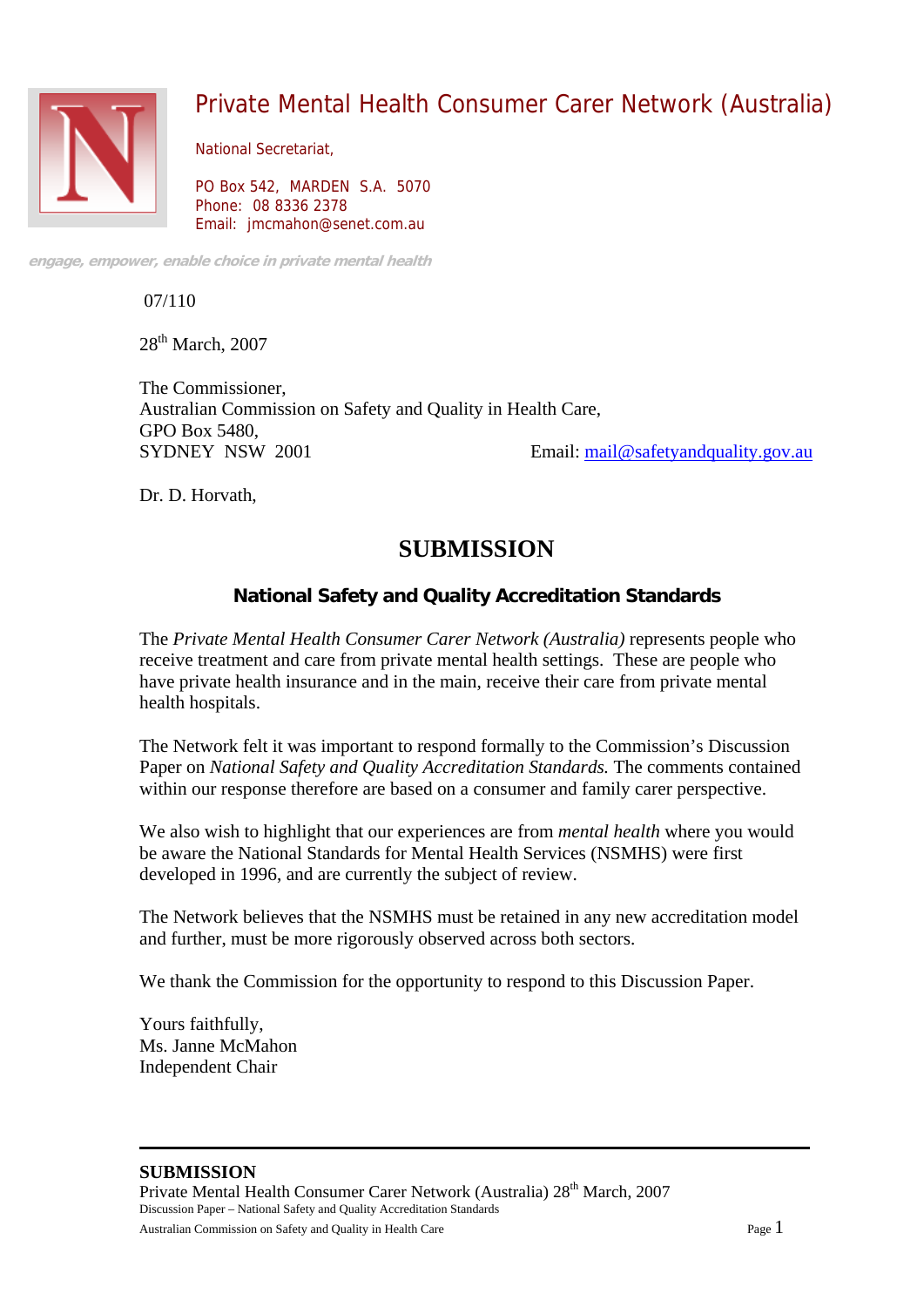# **SUBMISSION**

# **DISCUSSION PAPER National Safety and Quality Accreditation Standards**

#### **1. Introduction:**

The *Private Mental Health Consumer Carer Network (Australia)***,** hereafter Network, represents Australians who contribute to private health insurance funds and who receive treatment and care for mental illnesses and disorders delivered within private mental health settings. These include private hospitals with mental health beds, of which there are approximately 46 nationally, psychiatrists in private practice and GPs.

The Network believes it is important that we respond to the discussion paper. Our comments**,** therefore, are based mainly on our experiences from a *consumer* and *family carer* perspective firstly, and also from a *private mental health* sector perspective.

#### **2. Specific health environment standards:**

#### **National Standards for Mental Health Services**

As the Commission would be aware, the *National Standards for Mental Health Services* (NSMHS) were developed in 1996 and are currently being reviewed. It is also very important to note that the NSMHS were developed with only the public sector mental health services in mind. They were devised with the intent that they would improve the quality of mental health care in Australia. Additionally, the Foreword states:

 '*the standards can be used as a blueprint for the development of new services or as a guide to service enhancement and continuous quality improvement. They can be used as a tool to inform consumers and carers about what to expect from a mental health service and as a checklist for service quality. They can also assist consumers and carers to participate in a service's planning, development and evaluation processes'*.

With the strong emphasis over the last few years in mental health deinstitutionalisation and expansion of outreach and community-based services, standards, such as the NSMHS, require the current review to be inclusive in order to assess more rigorously recent changes in service delivery.

The Network is strongly advocating within **any** review process that any standards development takes the *private* mental health sector into account. We agree that as the NSMHS currently stand many of the criteria, whilst appropriate, are not applicable to private mental health. It is also noted that of approximately 46 private hospitals with mental health beds, it is the Network's understanding that only 4-6 have been accredited via an in-depth review of the NSMHS. It is important to state**,** however, that accreditation is undertaken usually by means of an organisational**-**wide survey process. So accreditation takes place, but not against the NSMHS and not including a consumer surveyor. Given that there are many stand **-**alone private mental health facilities whose core business is the provision of mental health treatment and care, the Network feels this is a situation that needs correcting. It is important to note that there are currently good safety and quality

#### **SUBMISSION**

Private Mental Health Consumer Carer Network (Australia) 28<sup>th</sup> March, 2007 Discussion Paper – National Safety and Quality Accreditation Standards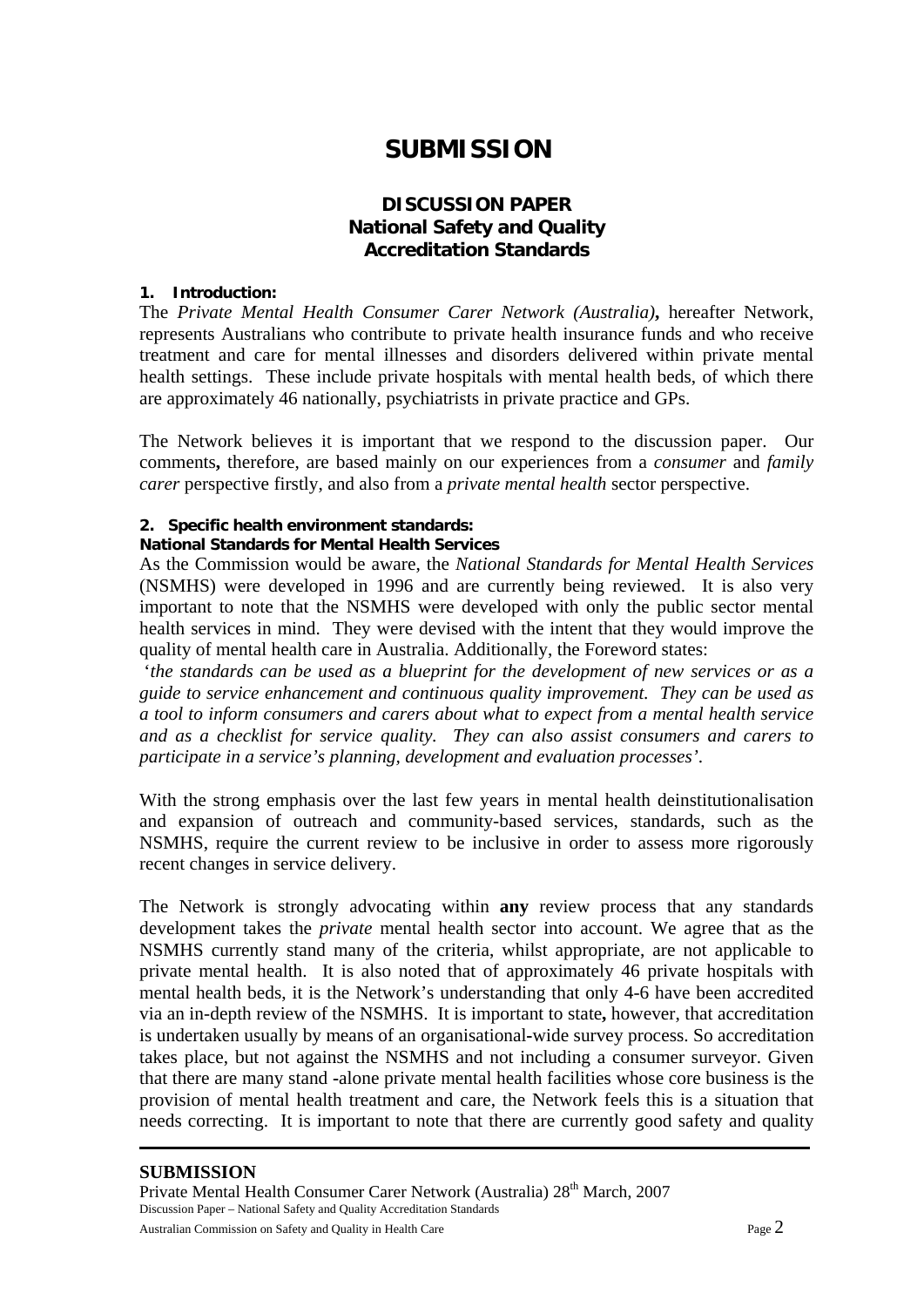processes in place in these organisations including employment of Quality Managers. We do not doubt the commitment to and the attainment of good safety and quality processes, but we would still wish to see private mental health facilities accredited against the NSMHS.

#### **3. Accreditation:**

It is noted that within the Discussion Paper it is felt that it is unclear to what extent consumers are aware of the accreditation status of services accessed or what choices would we make when there is both an accredited and non-accredited service or only a non-accredited service nearby.

We would like to respond to this specific issue. Accreditation of health services we believe is vital. As consumers and family carers we want to be assured that the mental health facility we are going to has at the very least been assessed for minimum standards of quality, the services provided by them have met a satisfactory level of competence and it will be a safe place in which to receive treatment and care. It is important to note that of the private mental health hospitals nationally most are accredited by the Australian Council on Healthcare Standards (ACHS) rather than other accrediting bodies.

It also needs noting that access to private hospitals is not restricted by geographical zones or other government policies or decisions such as exist within the public sector, rather we are able to exercise our choice of private health facility. If there were any form of 'restriction' it would be reliance upon the private practitioner's admitting rights to a specific facility or their personal preferences as to where we will go. Additionally, as members of private health insurance funds, 'restriction' would amount to whether our health fund has a contract with our chosen private health facility, if so what level of financial arrangement is there, and therefore what will be our out**-**of-pocket expenses. When we are acutely mentally unwell, decisions can be difficult to make and navigating the health system in an informed manner can be difficult. Therefore, accreditation of the facility eases the decision making process in the very least with regard to appropriate levels of safety, care and the quality of services to be provided.

#### **4. Standards in Health Care:**

The Network believes that the NSMHS articulate a minium level of service provision together with the strong emphasis on continuous quality improvement processes. The Australian Government's Department of Health and Ageing supports this. The Network believes they are credible, reliable and have the welfare of the consumer as the core component. It is important that these health environment specific standards are not eliminated in any review processes undertaken by the Commission. They must be retained, strengthen if anything and made more applicable across both private and public sectors.

#### **5. Accreditation Issues:**

#### **5.1 Core Mandatory Standards**

The Network believes that the NSMHS are currently 'put aside' in accreditation; rather the accrediting body's standards are what mental health services prepare for and measure their performance against. This diminishes accountability of mental health services to clearly articulated minimum benchmarks that the NSMHS demand.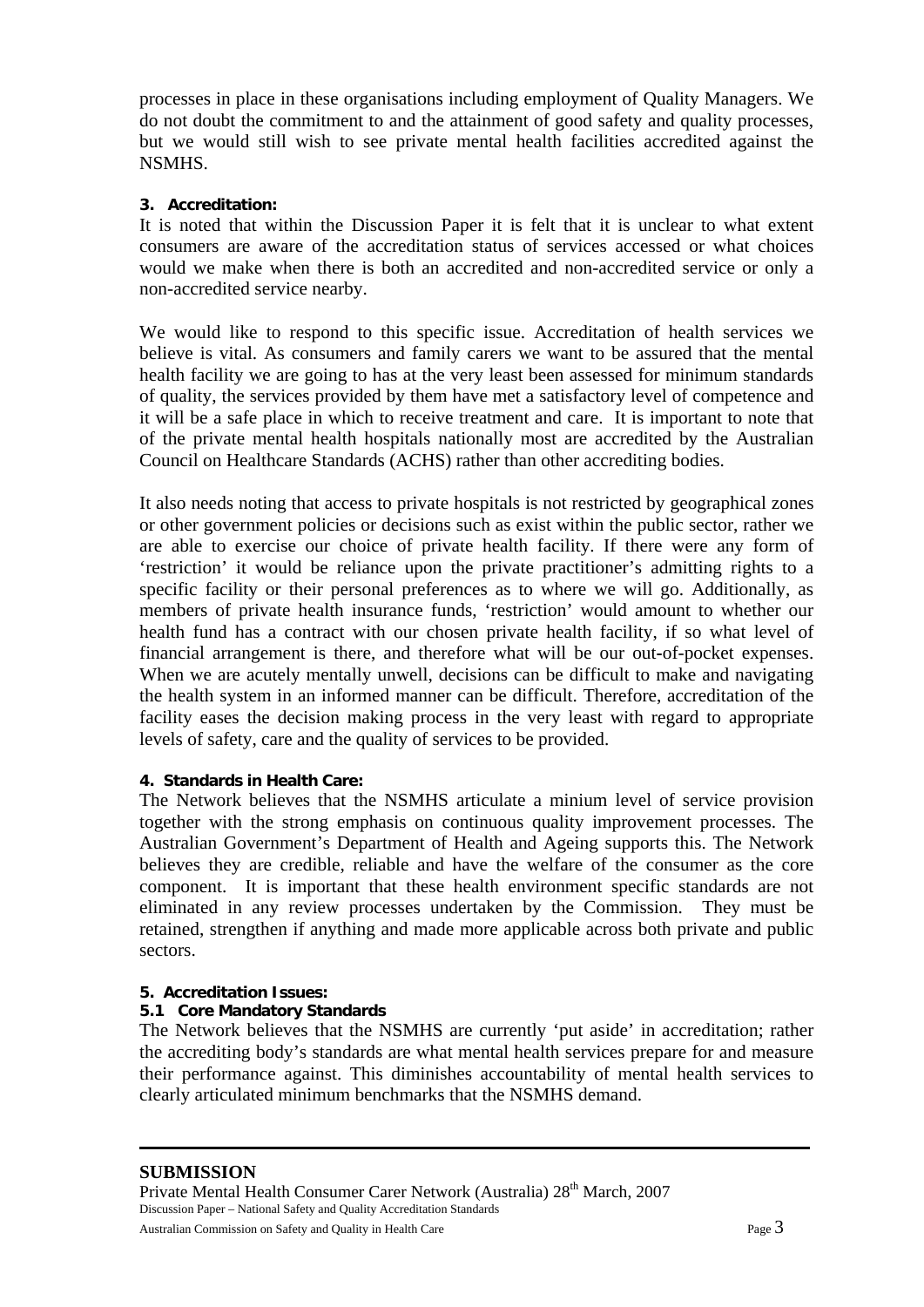Therefore, the Network believes that a uniform set of accreditation agencies' core mandatory standards for **all** health services regardless of health environments, sector; location, size, complexity etc would ensure there was no scope for services to be at a minimum acceptable level of achievement, nor 'working towards' the standard requirements. We think the core mandatory standards would be around areas such as Risk Management, Human Resources, Governance, Safe Practice and the Environment, Information Technology, Leadership and Management and Quality Improvement Management.

Clinical care appropriate to the service being surveyed should then conform to any relevant standards specifically designed for the health environment of that facility; for example, mental health, day surgery, medical/surgical, and dental.

The Network is, therefore, endorsing applicable private sector mental health standards be applied with regard to clinical care and pathways for consumers specific to the private mental health sector together with mandatory standards around rights and responsibilities, safety, privacy and confidentiality. We do acknowledge the need to reduce the burden associated with, and duplication of accreditation processes. However, as stated previously, a large number of private mental health hospitals are stand-alone facilities and as such, has the treatment of mental health as their core business.

We also very strongly support the engagement of a consumer survey to the survey team accrediting private mental health facilities. This is the current practice in the public system but does not occur in surveys of the private mental health hospitals, other than the 4-6 facilities that have undertaken an in-depth review against the NSMHS. We also support consideration by accrediting agencies to include a carer surveyor as a member of survey teams. The Network believes that further uptake of **both** consumer and carer consultants within private mental health facilities would enhance services.

#### **5.2 System failure or continuous poor performance**

The Network also feels that where there is a system failure or continuous poor performance, a refusal to accredit the service with any acceptable award should result.

#### **5.3 Transparency**

The Network's opinion is that the public should be informed of the level of accreditation awarded to all health services. We feel very strongly that when an accreditation certificate is displayed in foyers of health facilities, it signals that this service will provide good, safe services. We enter this facility with confidence. We also feel that a summary of the health service's good and poor quality outcomes could be accessed somewhere via the web for consideration, particularly in an elective situation.

#### **5.4 Governance**

There are some views that standards-setting bodies need to be completely separate from accrediting and surveyor training agencies to avoid conflict of interest. The Network has a view that the system can be rationalised by making all standards-setting and accreditation bodies responsible to a national authority articulated previously.

#### **5.5 Surveyors**

# **SUBMISSION**

Private Mental Health Consumer Carer Network (Australia) 28<sup>th</sup> March, 2007 Discussion Paper – National Safety and Quality Accreditation Standards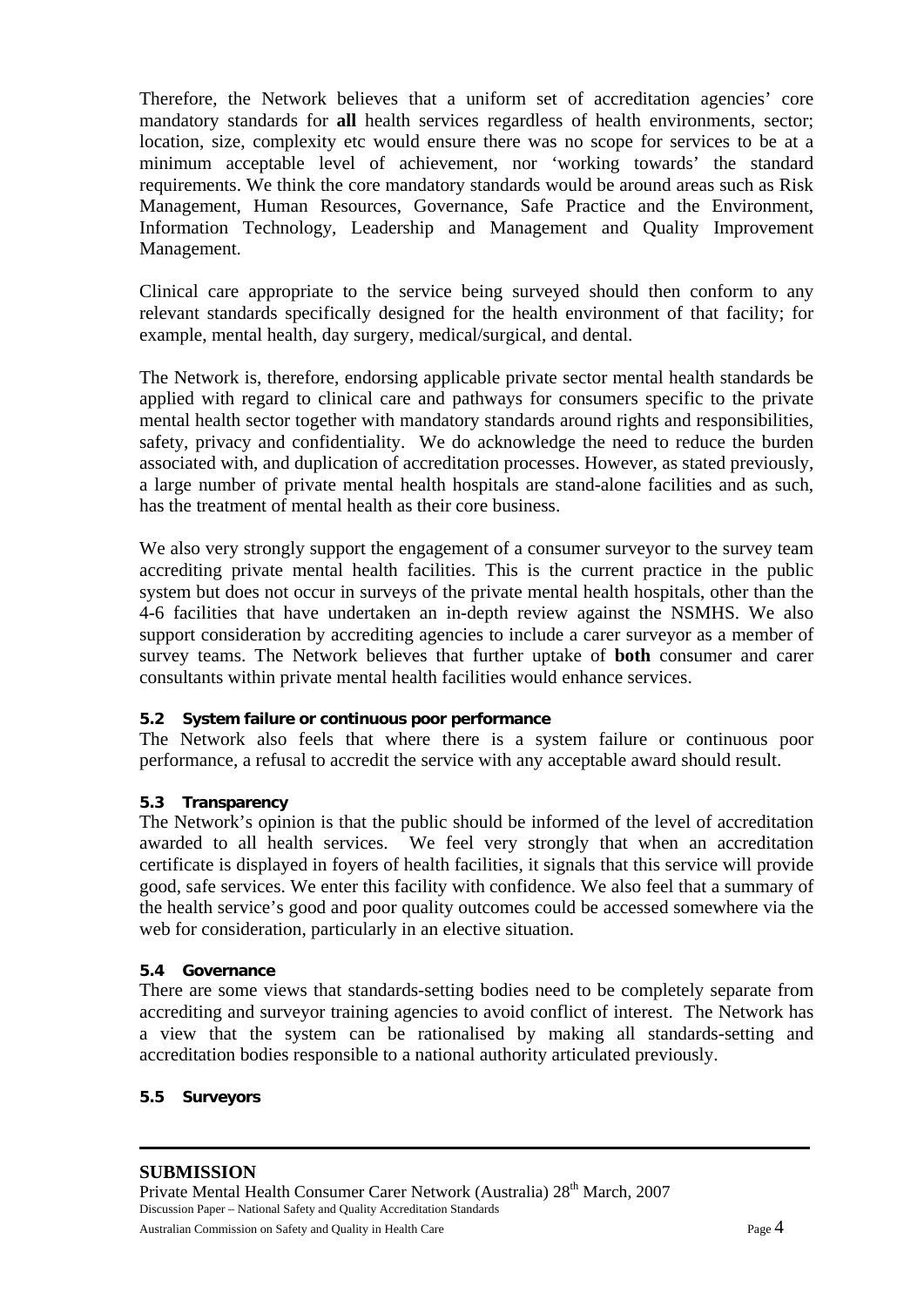Ideally, this one authority should train all surveyors to ensure reliability, uniformity and consistency, but even with this implementation we know that reliability does not necessarily follow. We support a focus on employing competent paid surveyors rather than voluntary surveyors, but we also acknowledge that this would add considerably to the financial burden of the health organisations.

#### **6. Standards Issues:**

### **6.1 Proliferation of Standards**

The Network supports the creation of a national body to coordinate and harmonise standards development, and this body must include participation of representatives of all the key stakeholders, including those representing health consumers and carers. Within the mental health sector, national peak organisations for both public and private are well established and could competently take on this role.

#### **6.2 Access to Standards**

It is the opinion of the Network that relevant standards should be made available to all stakeholders, including consumers and carers. The task of making the public aware of the existence and content of standards is a task that has many challenges. For example, many consumers entering the mental health system, either public or private, still do not know the content of the NSMHS that have been in existence since 1996.

Currently, service providers have relatively easy access to the NSMHS, but most consumers and carers, and the public generally, are frequently denied access at a time when they are demanding improved health care. The fundamental challenge is how does the public become knowledgeable, and that can only be answered by greater emphasis on the delivery of care measured against these standards.

#### **6.3 Appropriateness of standards**

The Network strongly supports the development of core universally applicable accreditation agencies' standards that measures such areas as Risk Management, Human Resources, Governance, Safe Practice and the Environment, Information Technology, Leadership and Management and Quality Improvement Management. Using the private mental health sector as an example, representatives of such stakeholders as the accrediting agencies, service providers, health funds and consumers and carers and government could meet periodically to ensure the standards being assessed are appropriate, cost effective and are not duplicated.

This is not to be confused with the NSMHS which **must** be retained.

# **7. Accreditation Reform Strategies:**

The Network agrees with the Discussion Paper regarding the registration of accrediting bodies including the proposed benefits such as proposed, would deliver. We would support a recommendation by the Commission for the establishment of a new national body together with representation thereof of key stakeholders, including the Network to represent consumers and carers of private mental health. The inclusion of consumer and carer advocacy organizations would ensure that standardisation of language and definitions is expressed in user-friendly terms.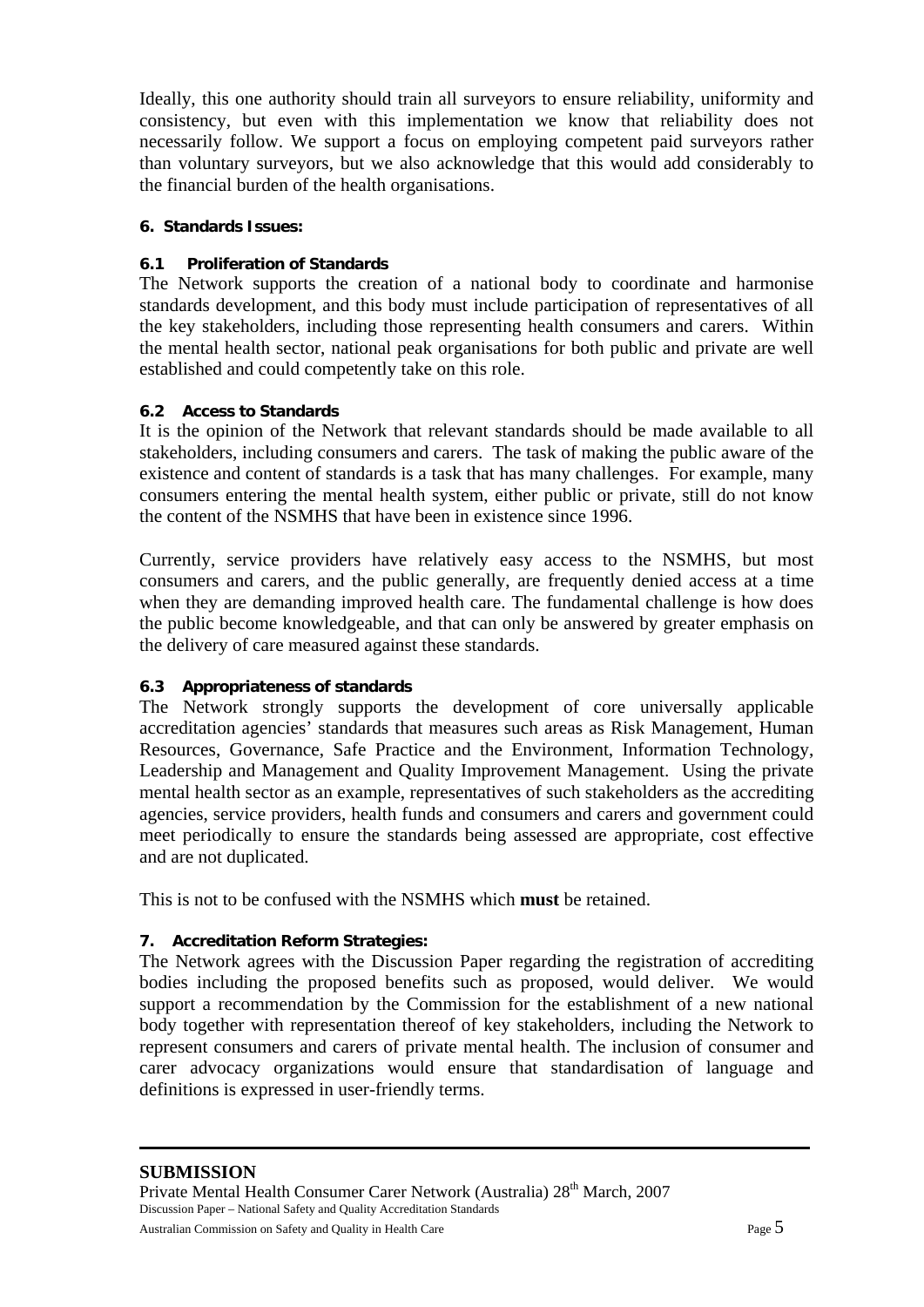We strongly support the concept that surveyors should be evaluators and educators who actively seek to improve safety and quality of health care. They must have a commitment to, and a sound understanding of, the philosophy and principles of the accrediting agency that they are representing. Surveyors must be competent and objective in preparing for a survey, undertaking a survey and writing the survey report as well as maintaining strict confidentiality and adherence to professional codes of conduct, including the respect for the rights, privacy, dignity and worth of all people with whom they have dealings during the survey processes. All decisions made need to be procedurally fair and equitable to the health organization. They need to be prepared to undertake interviews with a range of the health organisation's staff as well as a range of consumers and carers or their representatives, in a manner that is respectful.

Ongoing effective and consistent training of the surveyor workforce is strongly supported by the Network, where surveyors representing different roles can be trained together rather than in isolation. This allows for the appreciation of each other's perspective and the team approach necessary for surveys, as well as ensuring that the focus of accreditation is on patient safety and good clinical care.

Regarding the proposed tracer methodology in external accreditation reviews, the Network regards this use as having many theoretical benefits, but in practice concern is raised that it may be a very time-consuming and cumbersome approach. Again the differences in health environment, sector, location, size, and complexity require a lot of consultation regarding the practicalities of this type of methodology, including a pilot survey prior to implementation. It would be reasonable to expect that the private mental health sector would be much simpler with this approach; a practice that we understand already exists. Some of the benefits of the methodology could be realised if a relatively large number of consumers and their carers were interviewed during the survey processes.

#### **8. Standards Reform Strategies:**

The Network strongly supports the mandatory registration of health care standards. Organisations, such as ours, would benefit from the publishing of a user**-**friendly list of current standards, together with inclusion in consultation processes with their registration. With specific reference to safety and quality accreditation standards **and** the NSMHS, long-term strategies for their implementation, review, monitoring and ongoing registration would ensure that this process does not mirror the experience of the NSMHS and their current 10 year review. All key stakeholders, including consumers and carers, are required to be part of any strategy.

With regard to a suitable gatekeeper, the creation of an independent central authority referred to by the Network within this paper representing all stakeholders, would be the ideal body best placed to manage such a task.

The Network supports the proposal that the Commission identify core safety and quality areas that are to be reflected in all registered sets of health safety and quality standards. We feel that core competency, consistency and clarity need to be appropriated in these areas across all heath organizations for acceptance and approval of consumers of the level of health care that we could expect to receive.

#### **SUBMISSION**

Private Mental Health Consumer Carer Network (Australia) 28<sup>th</sup> March, 2007 Discussion Paper – National Safety and Quality Accreditation Standards